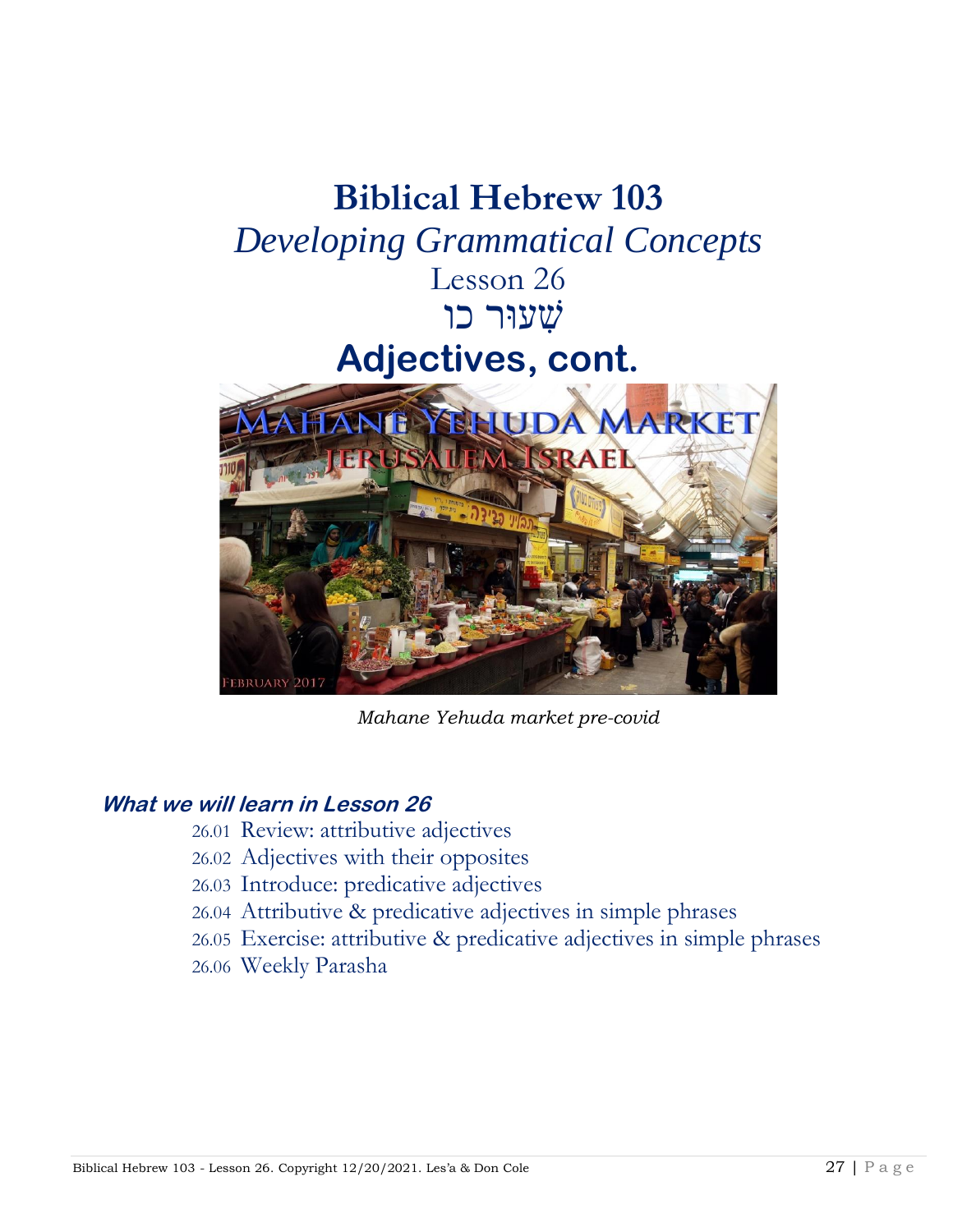## 26.01 **Review: adjectives**

Hebrew has relatively few adjectives.

An adjective is a word that describes a noun.

For example (adjective is **highlighted** in yellow): The **small** horse. The **good** horse.

#### **Remember: Attributive adjectives:**

- 1. Generally attributive adjectives are after the nouns they describe. The word order, however, can be reversed if the adjective is to be emphasized.
- 2. NOTE: when an attributive adject is definite, the article (the) must be on both the noun & the adjective.

#### Grammar-Made-Simple: adjectives

- 1). Adjectives have the same inflection endings as nouns: fs:  $\overline{p}$  mp:  $\overline{p}$  fp:  $\overline{p}$  in
- 2). The adjective must agree with the noun (or antecedent) that they modify in gender (masculine or feminine), number (singular or plural), and definiteness (with the article "the" or without).
- 3). Often when the vowel under the 1<sup>st</sup> letter of the consonant of the masculine singular adjective is a  $\circ$  (kamats), the kamats will become a **ְ** (sheva) when the adjective is inflected to fs, mp, and fp forms. For example, בְּדֹוֹלִים ,גְּדוֹלִים גְּגוֹלִים (This does not hold true if the first consonant is a guttural; a few examples are shown below.)

| <b>ENGLISH DEFINITION</b>                 | <b>INFLECTION</b> (change of a particular word) |                                       |                          |                         |  |
|-------------------------------------------|-------------------------------------------------|---------------------------------------|--------------------------|-------------------------|--|
|                                           | ms<br>(masculine singular)                      | $\mathbf{f}$ s<br>(feminine singular) | mp<br>(masculine plural) | fp<br>(feminine plural) |  |
| Antonyms (opposites)                      |                                                 |                                       |                          |                         |  |
| $1$ ). new                                | הָדָשׁ                                          | חַדַשַּׁה                             | חֲדָשִׁים                | חֲדַשׁוֹת               |  |
| 2). old (as in age), elder                | יָקן                                            | זְקִנְה                               | זִקְנִים                 | זִקֵנוֹת                |  |
| 3). small                                 | קְטָן                                           | קטַנַּה                               | קטַנִּים                 | קטַנּוֹת                |  |
| 4). great, big, large                     | <u>גַּ</u> דוֹל                                 | גְדוֹלַה                              | גְדוֹלִים                | גְּדוֹלִים              |  |
| 5). good, pleasant, appropriate           | טוֹב                                            | טוֹבָה                                | טוֹבִים                  | טוֹבוֹת                 |  |
| 6). evil, wicked, bad                     | רע                                              | רְעָה                                 | רַעִים                   | רעות                    |  |
| 7). light, easy, simple                   | קל                                              | קלָה                                  | קלים                     | קלות                    |  |
| 8). difficult, hard                       | קַשֶּׁה                                         | קַשֲׁה                                | קַשִׁים                  | קשות                    |  |
| 9). near, close                           | קרוֹב                                           | קְרוֹבָה                              | קרוׁבִים                 | קרובות                  |  |
| 10). far, distant                         | רַחוֹק                                          | רחקה                                  | רחוקים                   | רחוקות                  |  |
| 11). holy, sacred, hallowed               | קדוש                                            | קדושה                                 | קדוֹשִׁים                | קדושות                  |  |
| 12). profane, commonness, unholy          | <u>רשע</u> (Ex 18:25)                           | not used in TaNaKh                    | רַשֲעָים (Job 3:17)      | not used in TaNaKh      |  |
| 13). clean, pure (ceremonially) Lev 10:10 | טהור                                            | טְהוֹרַה                              | טְהורִים                 | טְהוֹרוֹת               |  |
| 14). unclean, impure Lev 10:10            | טַמֵא                                           | ּטְמֵאָה                              | טִמְאִים                 | טִמֵאות                 |  |

# 26.02 **VOCABULARY: adjectives with their opposites**

Biblical Hebrew 103 - Lesson 26. Copyright 12/20/2021. Les'a & Don Cole 28 | P a g e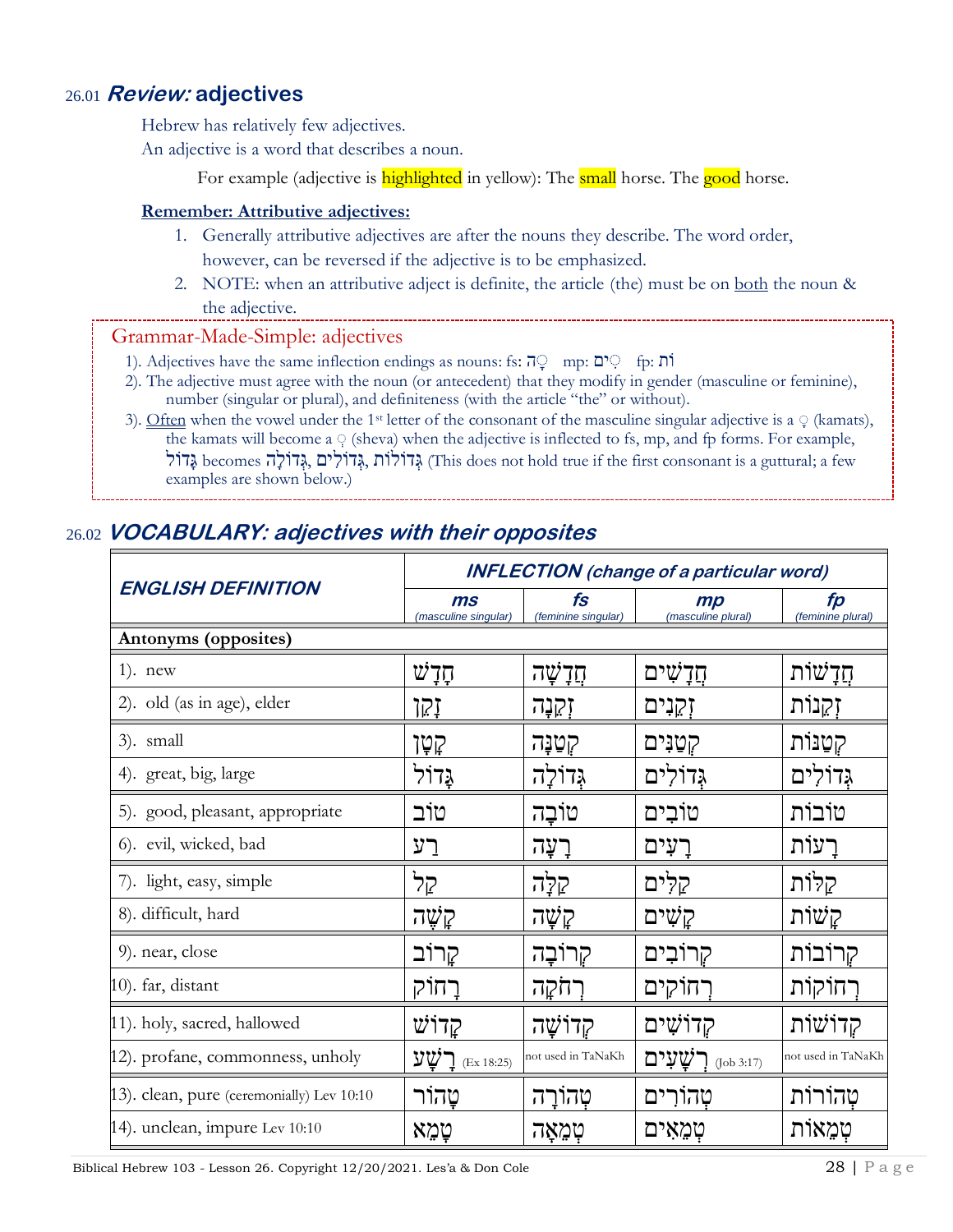## 26.03 **Introduce: predicative adjectives**

- Do we remember noun sentences? These are sentences with at least one noun & any number of other nouns or other words. The key is that they do not have an apparent verb – a form of the verb "to be" must be added when it is translated into English.
- Predicative adjectives are similar to noun sentences in that they also do not have an apparent verb, but again the verb "to be" must be added.

Predicative adjectives agree in gender & number with the subject noun they modify or describe – but predicative adjectives never take the article (only the subject noun takes the article).

- 1. The predicative adjective never takes an article. Only the subject noun will have the article.
- 2. Usually, the predicative adjective sometimes precede its antecedent (the noun which it modifies).
- 3. Only context will show whether the adjective is attributive or predicative. Example of a predicative adjective:

 $\Delta$ קְרֹוֹב הַיְּ֫וֹם (7:7 Ezek (Ezek הֵ

Note: both nouns are masculine and singular. Only the noun וםִֹי has the article.

#### **What is the difference between an attributive and a predicative adjective?**

- 1. **Attributive adjectives** must agree in gender, number, and definiteness.
- 2. **With predicative adjectives**, only the noun has the article, or the noun is proper noun, or the noun has a pronominal suffix.

Example of an attributive adjective & predicative adjective:

Attributive adjective: The big house. הַבָּיָת הַגָּדוֹל (note: both words have the article)

Predicative adjective: The house is big. ולִֹדָג ת יִַבִַה) *note:* only noun has article; adjective does not)

### slation of sentences. (Hint: refer to common adjectives in 26.02.) 26.04 **Attributive & predicative adjectives in simple phrases**

1. The day is near. (Ezek 7: 7)  $\frac{1}{2}$ ה (parse: N-ms; art; predicative adj-ms) רַחוֹק הַיּוֹם . The day is far .  $\alpha$ טׂוב הַיּוֹם  $\alpha$ ום  $\alpha$  . The day is good. רַע הַיּוֹם .A. The day is bad. 5. A new house (Dt 22:8)  $\underline{\mathbf{v}}$ יָה חַלֲלֹש (note: there is no article; attributive adj - ms) בִּיָת זִקְן  $\mathbf{z}$ וֹ An old house בִּיִת קַדֹוֹשׁ  $\ddot{\textbf{v}}$  7. A holy house בֵּיָת גָּדוֹלִ  $\blacksquare$  8. A big house 9. A new spirit (Ezek 11:19) הוֹחָ חֲדָשָׁה is an adj-fs) רוּחַ רַעֲה רוּחַ טוֹבָה הִ spirit רוּחַ טוֹבָה רוּחַ גְדוֹלָה spirit רוּחַ גִדוֹלִה 13. The place is holy. (Ezek 42:13)  $\vec{w}$ הָמַּקוֹם  $\vec{q}$ ום (parse: N-ms; art; pre adj-ms) הַמַּקוֹם רַע ... The place is evil **הַמֵּקוֹם** הַמַּקוֹם רַשָׁע . .profane . הַמַּקוֹם הַ  $\blacksquare$  if is holy is holy. (Neh 8:10) הֵי הַיֹּוֹם קַדָּ טֿובָה הָאָרֶץ מְאָד מְאֹֽד הָיוּהוּוּה (וועשט פֿובָה הָאֲרָ וְרָעֲה רַבָּה (2:21 Eccl 2:21) וְרִעֲה כַבָּה